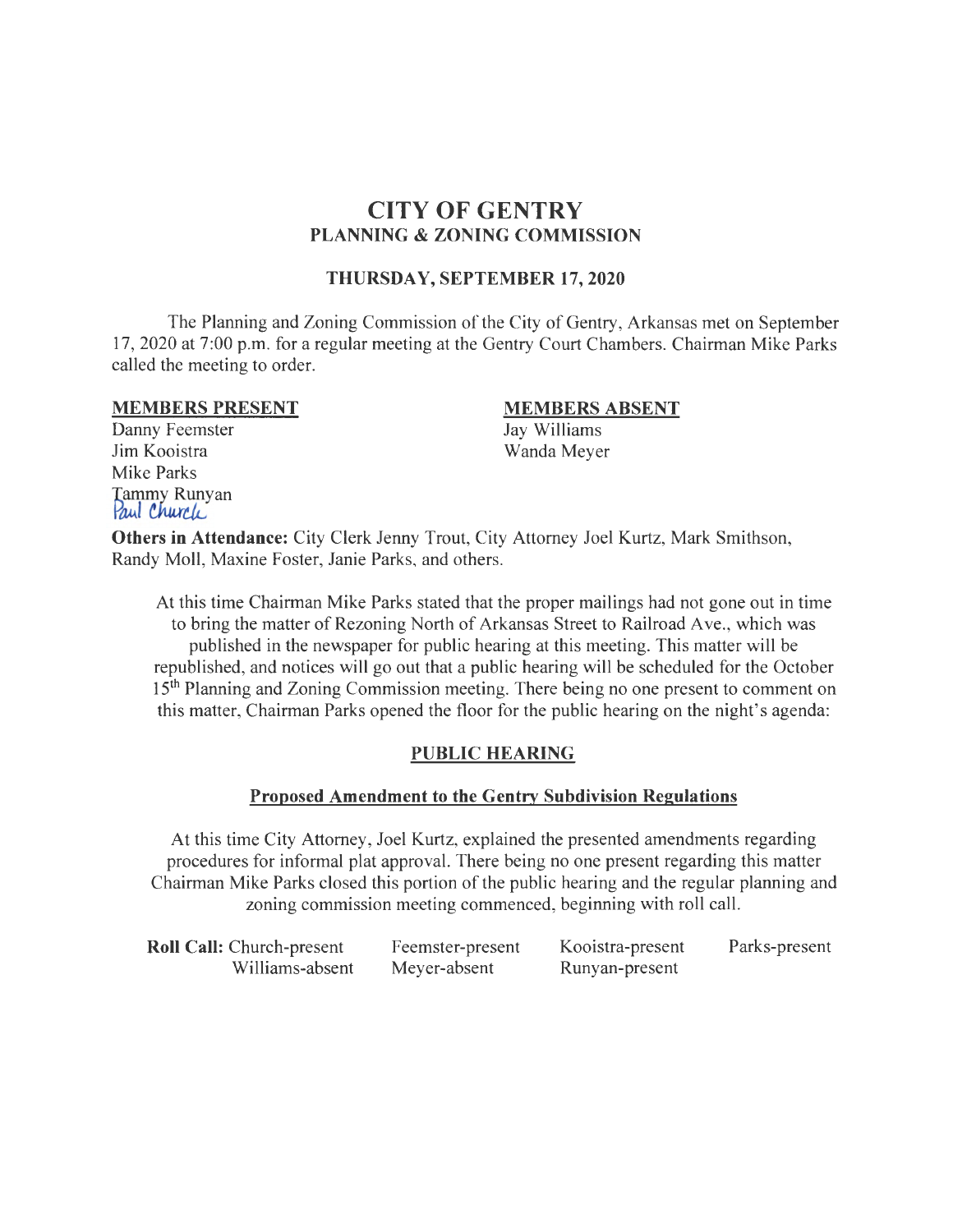## **PLANNING COMMISSION**

#### **Minutes of the August 20, 2020 Regular Meeting:**

City Attorney, Joel Kurtz stated the, discussion of rezoning portion, of the minutes presented should be amended to include the R-3 zone as well.

**Motion:** Feemster- To approve the minutes as presented, with the amendment re: R-3 **Second:** Runyan **Roll Call:** Church-yes Feemster-yes Kooistra-yes Parks-yes Runyan-yes **Motion Passed.** 

#### **1). Specific Plan Application- Orest Stasiv; Parcel# 10-01098-000 (403 Wilson Dr.)**

After discussion:

| <b>Motion:</b> Church-R-1 zoning requirements conditional on approval based on |              |              |           |
|--------------------------------------------------------------------------------|--------------|--------------|-----------|
| recommended setback, under minor modification clause                           |              |              |           |
| Second: Kooistra                                                               |              |              |           |
| <b>Roll Call: Church-yes</b>                                                   | Feemster-yes | Kooistra-yes | Parks-yes |
| Runyan-yes                                                                     |              |              |           |
| <b>Motion Passed.</b>                                                          |              |              |           |

# **2). Subdivision 2 Preliminary: Williams Family Revocable Living Trust- Bruce** & **Joyce Williams- Parcel# 18-13849-000:**

After review, it was determined the proper documents had not been submitted:

**Motion:** Kooistra- to table this matter to allow for the proper documents to be provided **Second:** Runyan **Roll Call:** Church-yes Feemster-yes Kooistra-yes Parks-yes Runyan-yes **Motion passed.** 

## **3). Subdivision Final: Williams Family Revocable Living Trust- Bruce & Joyce Williams- Parcel# 18-13849-000:**

This being a continuation of the first, this matter was tabled to allow for proper document presentation.